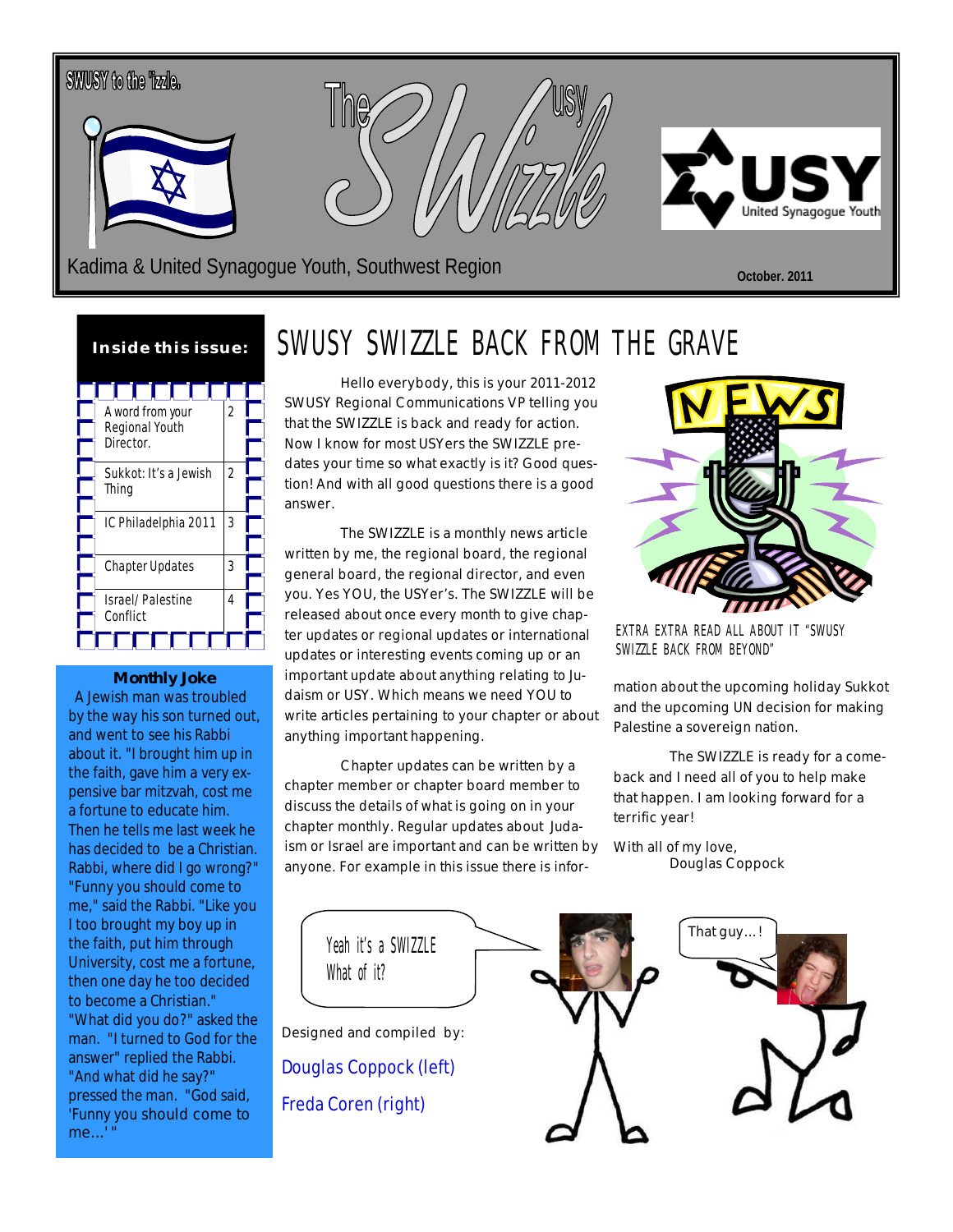

## A word from your Regional Director

#### Dear SWUSY,

I am so excited to be writing to everyone in SWUSY in the first SWIZZLE that has been made in many years. For those of you who do not know me, I am Maury Jacobs, and I am the new SWUSY Regional Youth Director. I grew up in Dallas, was a member

of Rashi USY, advisor for AAUSY and involved in the region for over 13 years now. As many of you know, we got the year off to a great start at LTI. Planning is moving nicely for Fall Kallah – SWUSY King: The Circle of Life. Please help spread the word about this amazing convention. We hope to have over 120 USYers and Kadimanicks there!

This year I hope to help build up our chapters and increase attendance at regional conventions. We all know the amazing friends and life changing experiences that USY and SWUSY in particular has to offer. It is up to each and every one of us to bring our friends to chapter events and conventions. SWUSY, let's work together to make this the best year ever! If you ever need anything, please don't hesitate to ask!

I can't wait to see you at Fall Kallah!

B'ruach SWUSY, Maury Jacobs Jacobs@uscj.org

## Sukkot: It's a Jewish thing (information by Liora Zhrebker)

### **STORYTIME!**

When the Jews were in the desert (before entering their promised land), they had no permanent homes to dwell in so they built sukkot—huts—to temporarily reside in as they travelled through the desert. God assured that these sometimes-unsteady huts would remain stable and protected us from the dangers of the desert. We remember God's protection over us during those tough times by creating a temporary dwelling place of our own during Sukkot—a sukkah

**A Jewish Herbology Lesson!**

On Sukkot, we observe the mitzvah of shaking a lulav and etrog. "But what is a lulav and an etrog?" you ask. A lulav consists of a group of branches from various trees which include: -Hadassim :הדסים)<br/>Myrtle branches -Aravot :(ערבות)Willow branches -Lulav :(לולב)Date palm tree branches An Etrog :(אתרוג)Citrin.



It is customary to take the lulav and etrog, hold them together, and shake them in each direction (right, left, up down, and back) to signify that God's presence is everywhere.

**Must-haves for your Sukkah**

So you built a sukkah, right? You have the walls (three walls), the Schach (roof covering: leaves, bamboo, really any natural material), and the assorted tables and chairs to sit in. But there's something missing...What is it? Aha the decorations! But what kind of decorations do you put in your Sukkah? Well, have no fear for here is the solution!

1.Choose a theme for your Sukkah. Think outside of the box. The crazier the theme, the better. (We are USYers, after all)

2. Decorate your Sukkah according to your theme.

3.Don't forget to add Jewish components to your Sukkah like some B'kol Echads for a Ruach session with some USY friends or a few handy brachot signs to remind you which brachot you need to say (when shaking the lulav and etrog or when simply sitting in the Sukkah)



An example Sukkah

4. Let the Sukkot festivities begin!

Maury approves of this message!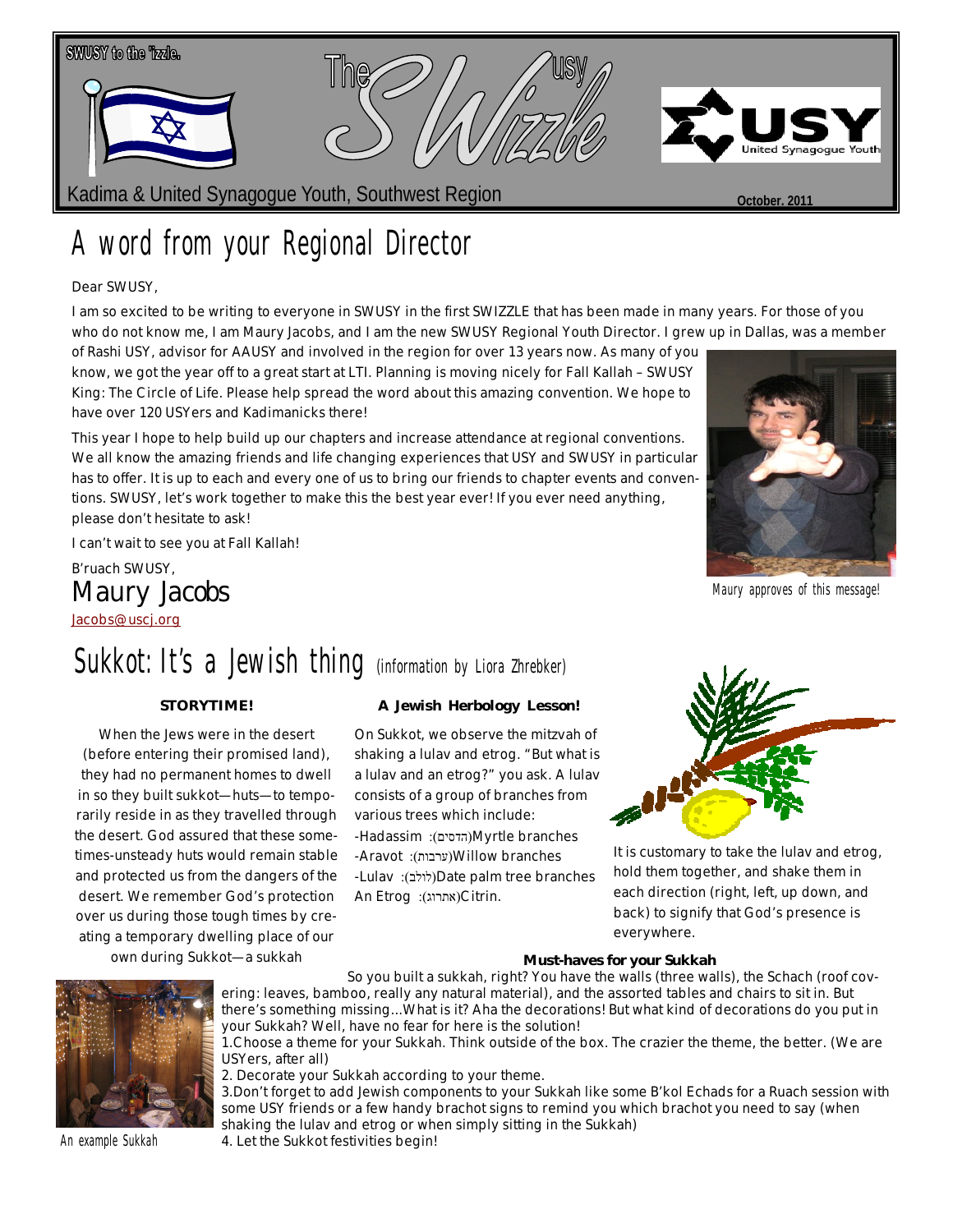

Kadima & United Synagogue Youth, Southwest Region **Container and Construction** Cotober. 2011

## **INTERNATIONAL CONVENTION 2011!!!**

**"Light Up Your Life" for five days of excitement that will begin on Sunday, December 25, 2011, at the beautiful Marriott Philadelphia Downtown. SWUSY will join hundreds of USYers from around North America and participate in a fun filled week of friends, ruach, USY and Ramah summer program reunions, great entertainment, Chanukah celebrations, exciting Social Action, leadership and Israel programming as well as energetic t'fillot. Join your friends, see old friends and make new ones. In case you were wondering, SWUSY will not be having a Pre Convention this year.**

IC 2011

Philadelphia

### **COST**

**The cost of International Convention 2011 is \$865 per person not including transportation. It includes the following:**

- **Accommodations and programming at the Marriott Philadelphia Downtown**
- **Kosher meals**
- **All programming and sightseeing charges**
- **SWUSY IC t-shirt**
- **Charter bus transportation from the Philadelphia International Airport to the Marriott Philadelphia Downtown hotel and back (depending on your flights) See travel information.**

**For More Information, please contact** *Maury Jacobs* **at the regional office. (Jacobs@uscj.org or 214-450-6666)**